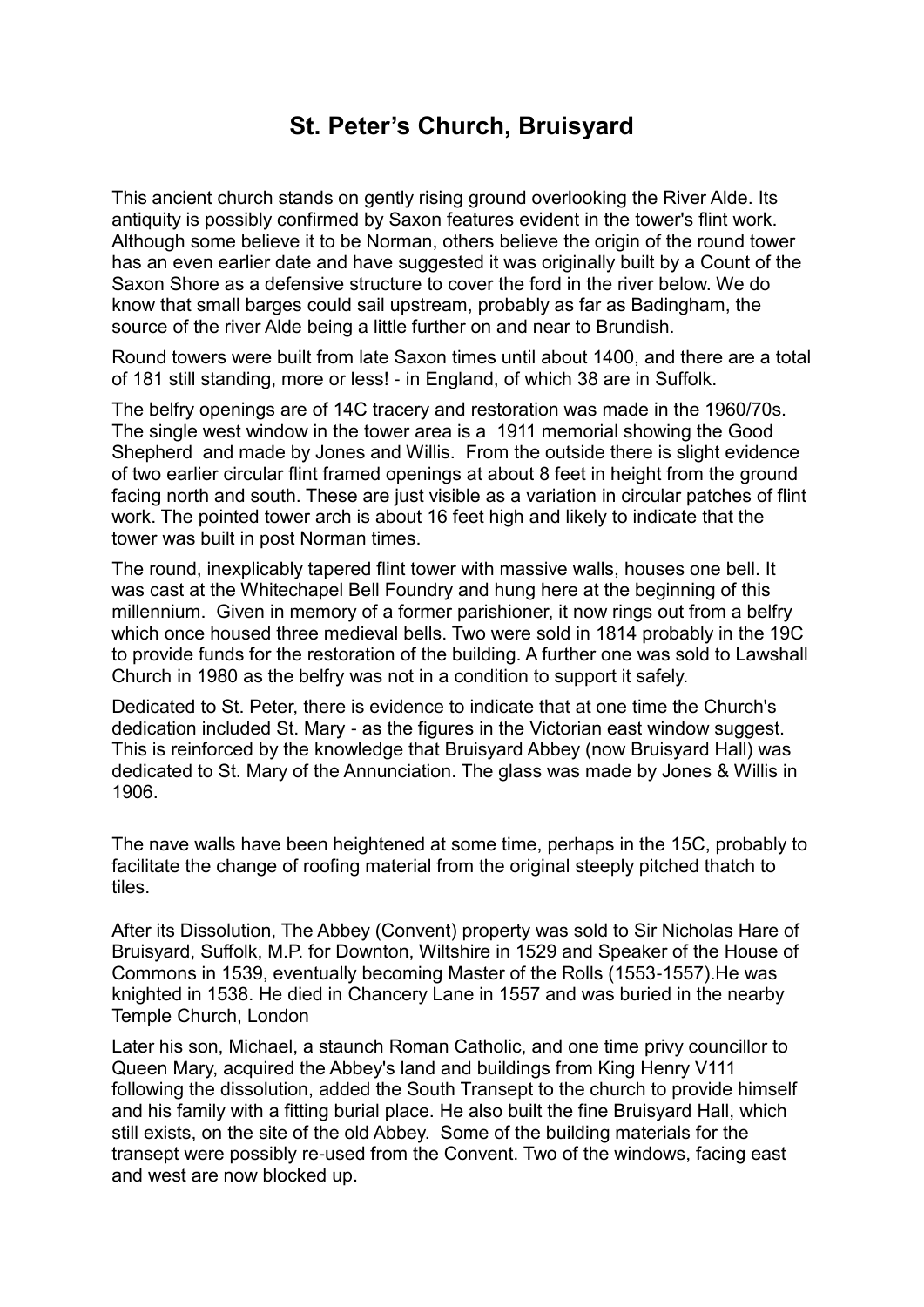He and two of his wives,Elizabeth Hobart and Mary Brudenel, are buried here. The brass of his effigy is missing but the brasses of the two ladies are there, providing excellent examples of what the well-dressed lady was wearing in the early 1600 hundreds. There were no surviving children.





Protected by a modest south porch is the main doorway of the early English style, with probably its original wooden door still hanging there.

The Norman north door has been blocked for many years, and further along, more visible from outside, the complete frame of an earlier, Norman doorway, is embedded in the wall.

The nave has a simple arch-braced roof. The braces from the principals to the ridge are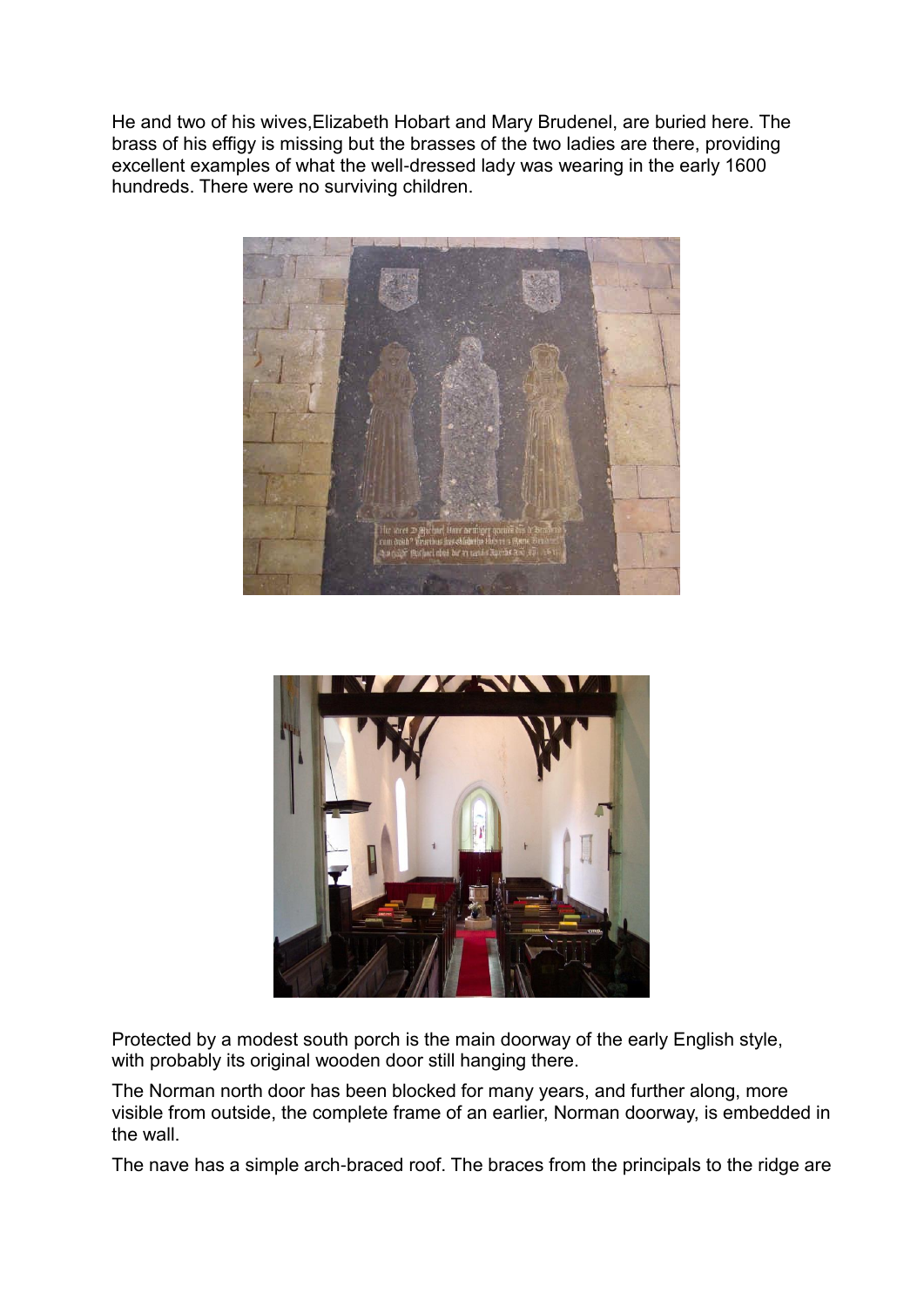ornamented with small carved figures.

The icons fixed to the 19C rood beam represent St. Francis and St. Clare. They were made by the present-day Poor Clares at Arundel, since the Reformation a Roman Catholic Franciscan Order.

The rood stair is encased in a massive buttress behind the simple wainscot pulpit dated to the 18th century. This pulpit has a tester to amplify the preacher's voice.



The fine set of Laudian altar rails (with narrowly spaced balusters to prevent dogs profaning the alter) were moved from their original position to the chancel step. The chancel has some 15C poppyheads bench ends incorporated into its choir stalls.

The present altar rails are Victorian. The altar itself is a simple Jacobean table. Behind the altar are Victorian Decalogue boards, showing the Ten Commandments, the Creed and the Lord's Prayer.

The south window, near the pulpit, with its pleasant brick mullions and tracery, has quaintly dated graffiti scratched into the glass by a glazier.



The font dates from the 15th century and is typical of the kind often seen in Suffolk churches. Its bowl is ornamented with hanging shields and supported by demi angels in the corona, above a frieze of fleurons. the stem being guarded by four seated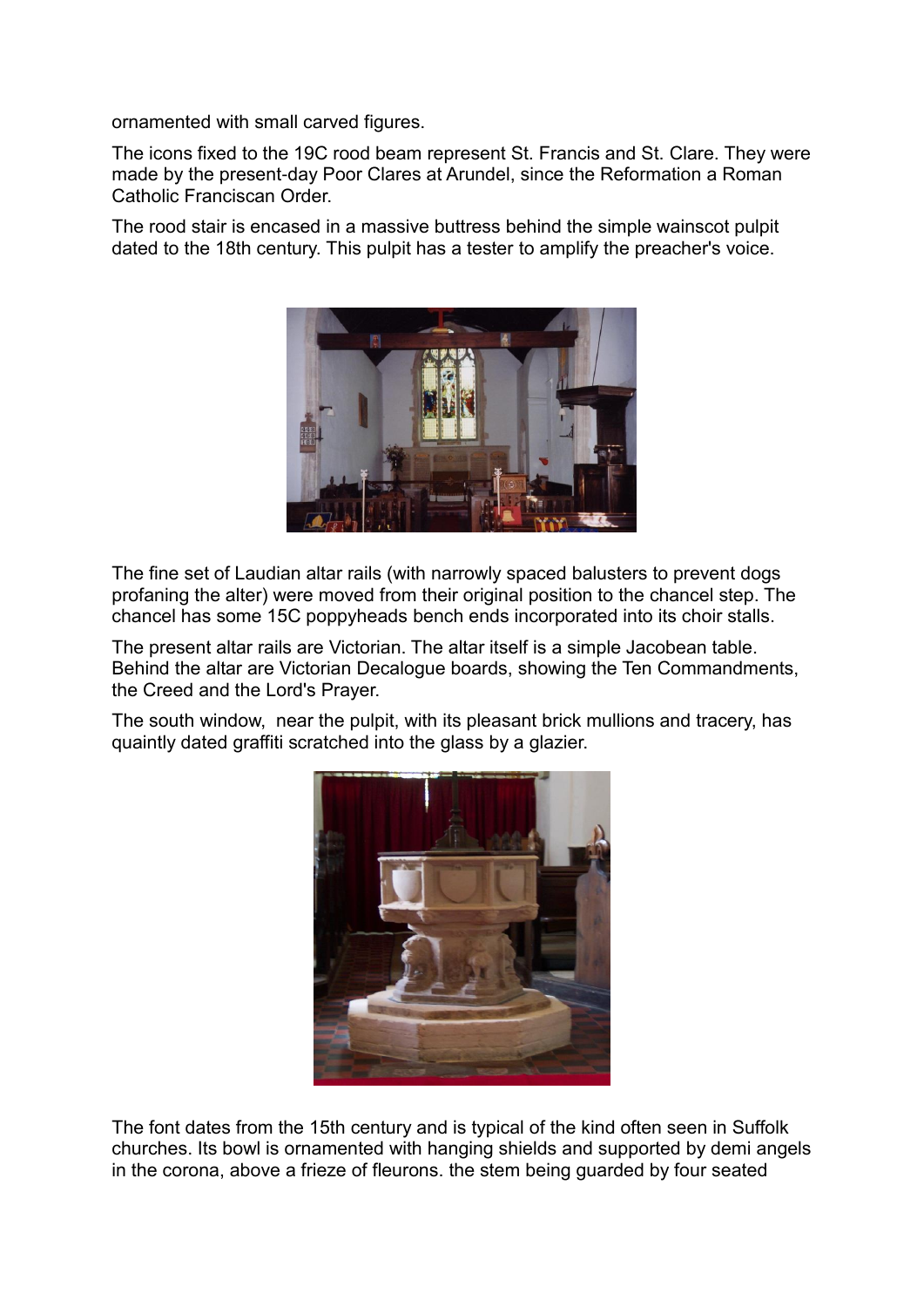lions. The bowl was split, in centuries gone by, when a staple was driven into the stone to provide for a locked font-cover. It was restored in the 1990's with a grant from Adnams the brewers. The present cover is modern.

In the south wall of the nave is displayed a set of Royal Arms, which is painted on rough sacking, and is a sort of approximation to the Arms of the House of Hanover before the Peace of Amiens (1802) when it was agreed that the French fleurs-de-lys should no longer be incorporated in the Arms of England, but had been part of the Royal Arms since 1405.

In the Chancel there is a copy of the "Madonna della Sedelia" (of the chair) the original of which is now in the Galleria Palatina, Florence, Italy. The *Madonna della Sedia* is a Madonna painting by the Italian renaissance artist Raphael, dating to c. 1513-1514



Raphael manipulated the vantage point so that we gaze upward at Mary and the infants Jesus and John the Baptist. It was

Donated to St. Peter's in 1988 by Mrs Audrey Heriz-Smith formerly of "Clock House" and was previously owned by her late mother, Mrs Florence Pilkington.

In the south wall of the sanctuary there is a simple ogee-headed piscina, for the priest to wash the chalice, set into the reveal of the arch above the sedile, the seat for the priest, deacon or sub-deacon awaiting his part in the distribution of Holy Communion.

Still in regular use is the impressive silver communion plate bearing the name Bruisyard and dated 1568.

Buried beneath the nave floor are the remains of Elizabeth de Burgh, Duchess of Clarence, (d.1363) whose husband, Lionel of Antwerp, Duke of Clarence,second surviving son of Edward 111, died a few years later (d.1368): her mother, Maud Plantagenet, Countess of Ulster, who died in 1377, was the Prioress of Campsea Abbey. They were both buried at Clare Priory but moved to Bruisyard some years later.

Only the matrices of their small brasses remain.

Also buried here is one of their confessors, Fr. Simon Tunstead who was the 29<sup>th</sup> English Provincial of the Order of Friars Minor.

He died in 1369 and, since he had an inevitably wide knowledge of Franciscan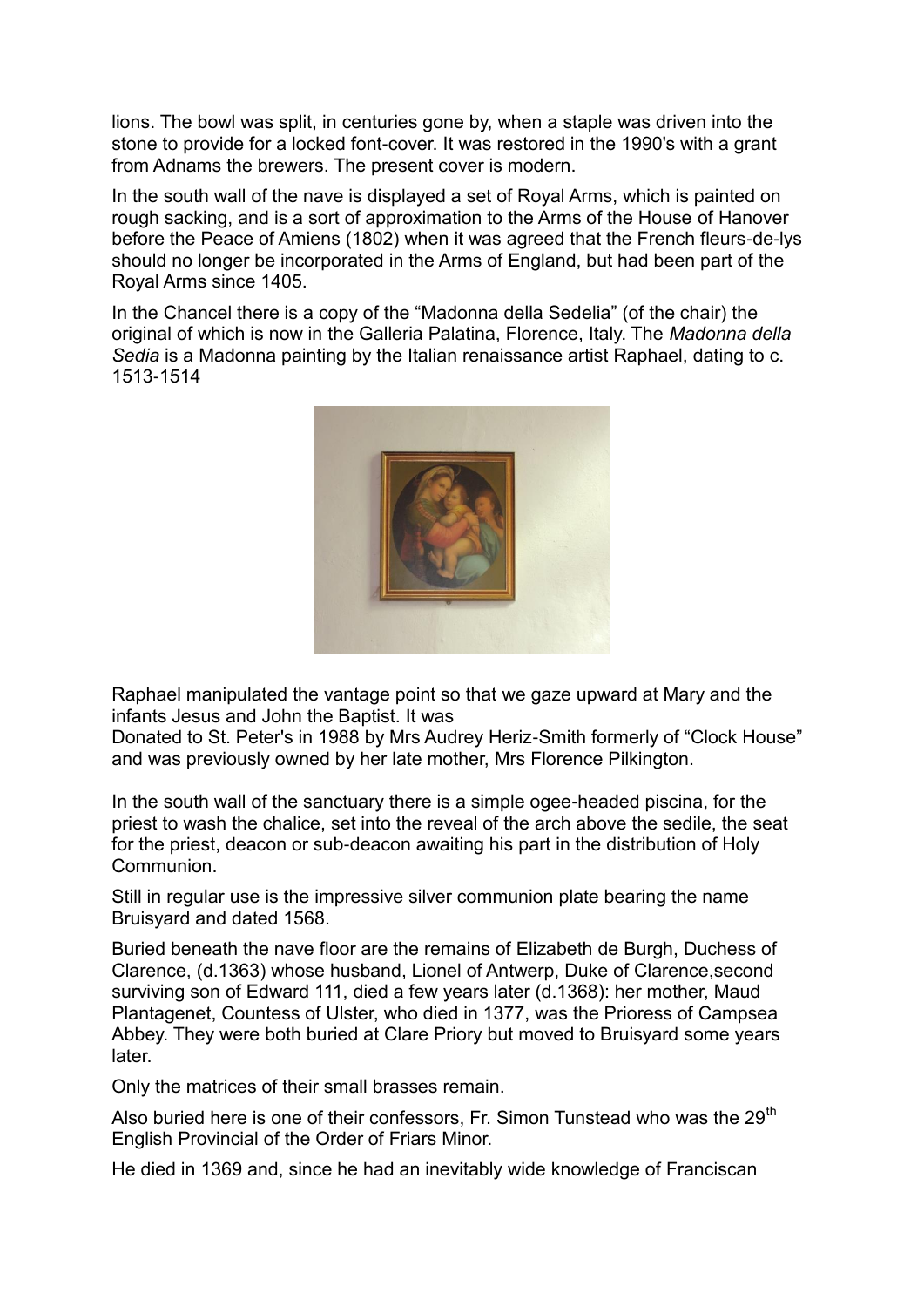houses throughout England, it is interesting that he chose this tiny church as his final resting place.

The Parish bier is housed in the Hare Chapel with its original leather straps to hold the coffin when bodies were brought from their homes to the graveyard.

On an adjacent wall is a "Table of Kindred & Affinity", setting out which relations one may not marry, and a "Succession of Bishops", listing the bishops from the time of the Apostles until 1928.

Also on the walls is an interesting set of Ten Commandments, a Decalogue, printed on paper by Laurie & Whittle and dated 1794. It is believed to be quite rare and now in course of being restored.

According to D P Mortlock " very few examples of these cheap and popular productions have survived and this one is worth preserving". (The Popular Guide to Suffolk Churches – No. 3 East Suffolk- Acorn Editions 1992).

The Commandments are held by Moses, who is flanked by Aaron and Joshua.



St Peters' is one of six parish churches in the Upper Alde Benefice in the Diocese of St. Edmundsbury & Ipswich.

Further information about St. Peter's, or any of our sister churches at Badingham, Cransford, Dennington, Rendham and Sweffling, will be found on the Benefice's website at [www.upperalde.info](http://www.upperalde.info/#_blank)

## **A Convent of Minoresses**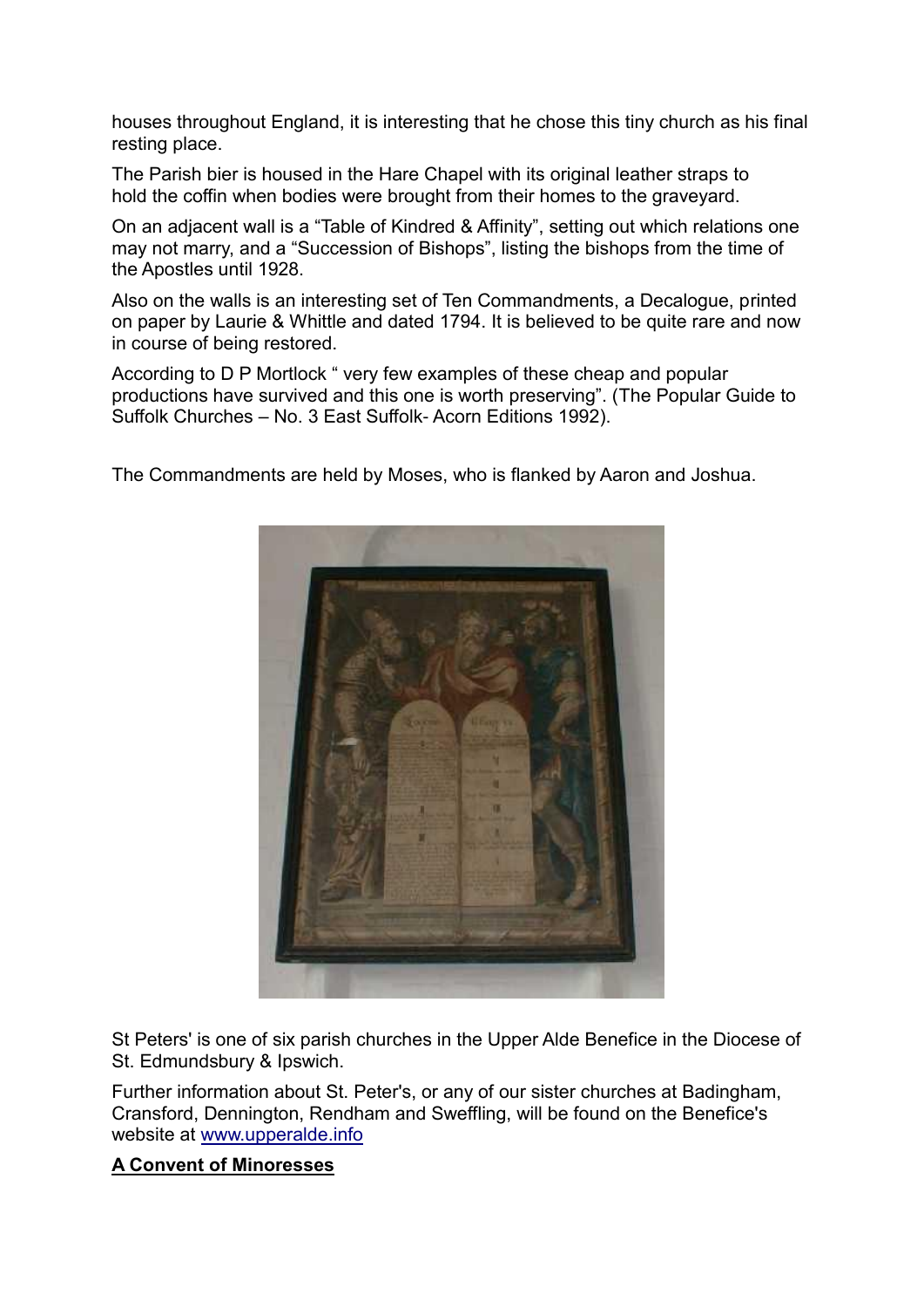The Roman Catholic Order of the Poor Clares, named after their founder, [St.Clare of](http://www.newadvent.org/cathen/04004a.htm#_blank)  [Assisi w](http://www.newadvent.org/cathen/04004a.htm#_blank)ho was granted the 'privilege of poverty' by Pope Gregory IX on 17 September 1228, were introduced into England by Blanche, Queen of Navarre, the wife of Edward, Earl of Lancaster at the end of the 13th century.

The Abbey of Minoresses at Bruisyard in Suffolk was founded in October 1367 by Lionel, Duke of Clarence, who replaced the chantry priests' college (remembered in the name of College Farm nearby) on this site by nuns of the Order of St Clare.

There had been a small college of Friars Minor for brethren in the parish from 1354- 1366. St. Francis had formed the Order of Friars Minor for men in 1209, and then in 1212 he and St. Clare formed the Order of Minoresses for nuns, who were known as the Poor Clares, with great emphasis on the vow of poverty.

This was the fourth foundation of this order in England, the first being in the parish of St. Botolph's without Aldgate, London, 1293-4, the second foundation at Waterbeach,the third at Denny.

Thirteen sisters from Denny formed the first community at Bruisyard and the Abbey was on the present site of Bruisyard Hall. These Minoresses followed what is called the 'Isabella Rule', the rule approved by Pope Urban IV in 1263 for Isabella, sister of St. Louis and her convent at Longchamp near Paris.

The Minoresses were allowed to own property in common but kept enclosure: '.....each woman who shall be brought to this order for to nyze (draw nigh) to our Lord Jesus Christ and to His full sweet Mother should dwell all the days of her life enclosed as a treasure kept to the sovereign king.'

They were under the authority of the Friars Minor who provided them with chaplains and confessors. They wore a brown habit, white kerchief and black veil.

Bruisyard was always a small house though their annual revenues were valued at £561 12s 1d when suppressed in 1542 after a licensed reprieve of three years granted by King Henry VIII. This income was derived from lands, tenements and rents in places as far afield as Debenham and Sawston. Maria Page, who was Abbess at this time, signed the surrender of the Abbey.

## **The Felbrigg Psalter**

The church used to have a finely embroidered 13th century psalter, known as the Felbrigg Psalter, used by one of the nuns at Bruisyard. This, the oldest known English embroidery on a book, is now in the British Library. Its covers may well have been the work of the nuns here, but it was probably written and illuminated in Northern France in the mid-13th century.

It belonged originally to Sister Anne Felbrigge, whose father, Sir Simon Felbrigge, was standard bearer to Richard II, who came from Felbrig, near Cromer in Norfolk, and whose mother, Margaret, was a cousin of Richard's Queen, Anne of Bohemia.

The psalter carries a note recording its transfer to the Abbey on the death of Sister Anne.

Two embroidered panels, depicting the Annunciation and the Crucifixion, are set into the binding of the manuscript and, although very worn, the embroidery is a fine example of English work. The panels are worked in coloured silks and silver gilt thread on a twofold linen ground. The stitches used are split stitch for the silk whilst the metal threads are surface-couched on the background in a chevron pattern.